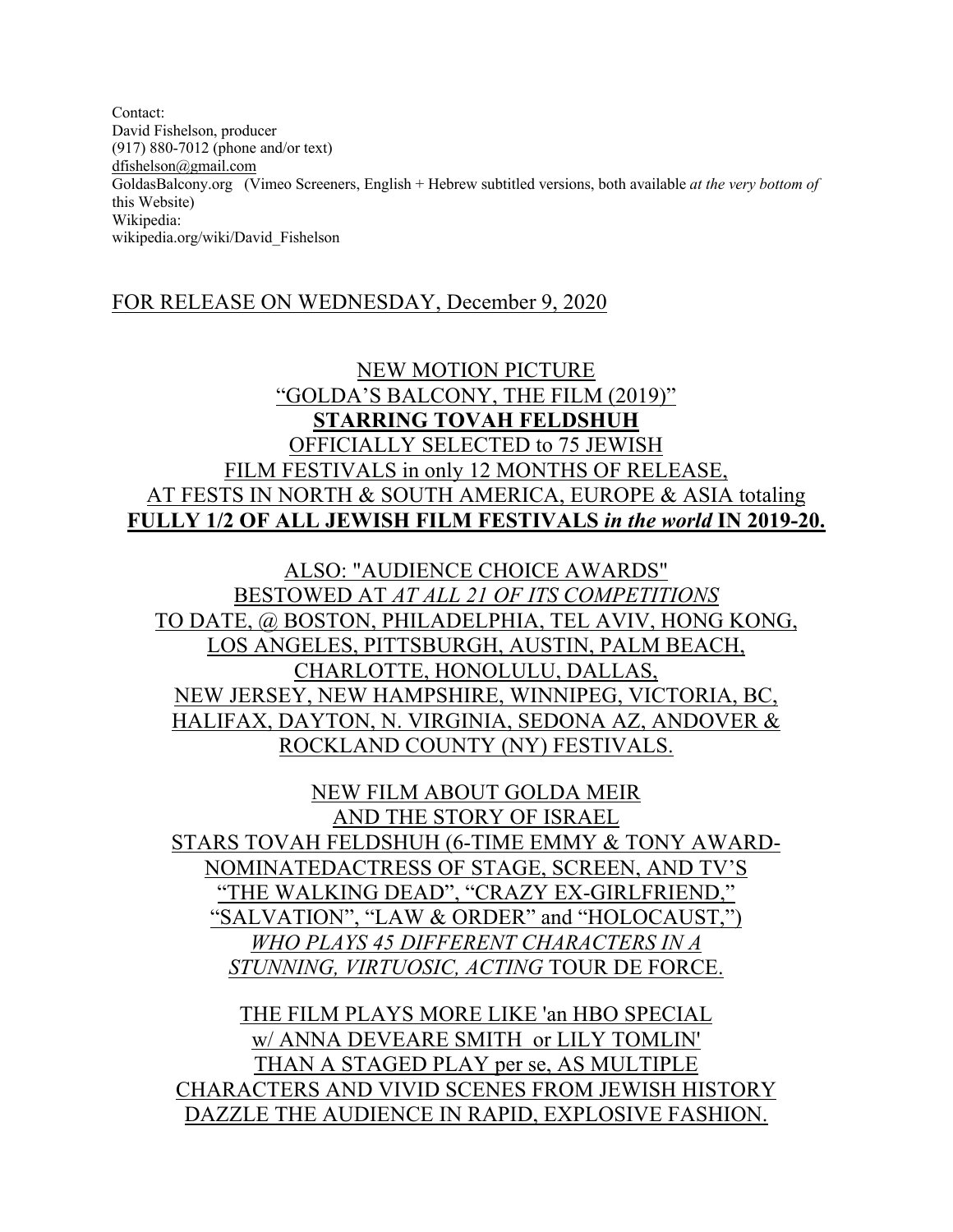# *23* "OPENING NIGHTS," *15* "CLOSING NIGHTS" and TWO "CENTERPIECES" @ 75 DIFFERENT FILM FESTIVALS IN NORTH & SOUTH AMERICA, EUROPE & ASIA FOR THIS UNAPOLOGETICALLY PRO-ISRAEL FILM.

# *Only FOUR of the final festivals in 2020 were actually* **POSTPONED DUE TO COVID-19, while all others were on ZOOM w/ TALKBACKS (***"VIRTUAL"/***online).**

HEBREW-SUBTITLED PRINT in beautiful 2K DCP PRINTS *WERE ALSO* **AVAILABLE** (in addition to 2K English ORIGINAL VERSION ENGLISH) **FOR FREE RENTAL TO ALL OFFICIAL FILM FESTIVALS** UNTIL THE END OF THE 2019-2020 FILM FESTIVAL SEASON (= 'til 8/2020)

RARE, MULTI-CAMERA FILM SHOOT (RECENTLY-DISCOVERED FROM THE PRODUCTION'S FIRST PERFORMANCES IN MANHATTAN) HAD BEEN NEWLY-ASSEMBLED INTO A HIGHLY CINEMATIC MOTION PICTURE FOR 2019-20 FILM FESTIVAL EXHIBITION *ONLY*

DRAMA BELOVED BY ELIE WIESEL AND THE CREAM OF BROADWAY CRITICS ALIKE—AND THE LONGEST-RUNNING, ONE-WOMAN SHOW IN BROADWAY HISTORY—FINALLY BRINGS ITS CELEBRATION OF ISRAEL AND ITS ONLY FEMALE PRIME MINISTER TO THE SILVER SCREEN

> WRITTEN BY WILLIAM GIBSON ("THE MIRACLE WORKER") AND DIRECTED BY SCOTT SCHWARTZ, THE ORIGINAL BROADWAY PLAY HAS FINALLY BEEN TRANSFORMED INTO A FILM OF OVERWHELMING POWER AND INSPIRATIONAL TRIUMPH

**TOVAH FELDSHUH** recreates her award-winning performance as Golda Meir —and, stunningly, 45 other characters, including Ben-Gurion, Kissinger, Dayan, King Abdullah, Holocaust victims, Israeli Generals and citizens, and dozens of other Mideast figures—in **GOLDA'S BALCONY, THE FILM (2019)**, as this final masterpiece by the author of "The Miracle Worker," **WILLIAM GIBSON**, makes its motion picture debut (directed by **SCOTT SCHWARTZ**) in 2019-20. — In one of the greatest acting performances of the last 50 years now captured on film for all time in this brand new motion picture here in 2019-20—**TOVAH**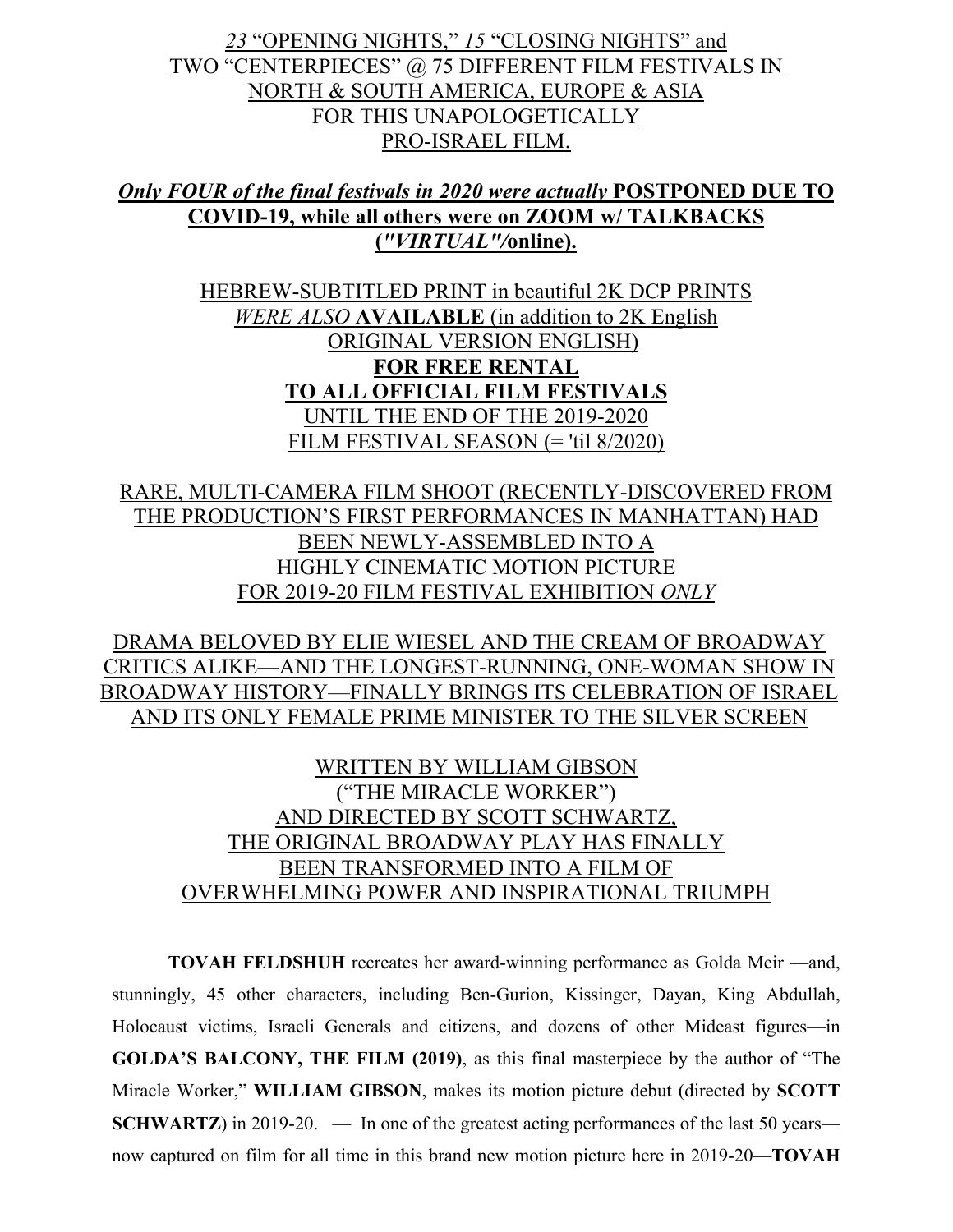**FELDSHUH** manages *somehow* to dramatize the story of the whole Jewish century with such heart, dazzle, and sheer jaw-dropping artistry, that it's no surprise that **GOLDA'S BALCONY, THE FILM** had, in a sense, become the 'Cinderella Film' of the 2019-20 Jewish Film Festival season.

In a work that **ELIE WIESEL** called "A miracle," **GOLDA'S BALCONY, THE FILM (2019)** tells the story of the state of Israel through the eyes (and from the female heart) of one of its most famous prime Ministers. — From the pogroms of Russia to the Yom Kippur War, **GOLDA'S BALCONY, THE FILM (2019)** might be said to be the 'cinematic realization' of what historian **YOSSI KLEIN HALEVI** in 2013 once 'required' from anyone writing the story of Israel: "I would argue that the creation of the state of Israel is the greatest story in Jewish history, and perhaps one of the great stories of humanity — and yet we are forgetting how to tell this story WITH LOVE." — **GOLDA'S BALCONY, THE FILM (2019)** may very well fulfill **HALEVI's** 'requirement' and, in addition, does so in a filmic way, telling this greatest of human stories (from the Russian pogroms to the Yom Kippur War) WITH LOVE. At the same time, the work of **TOVAH FELDSHUH** may be among the most brilliant performances captured on celluloid from any actress in decades. — Now (as of Dec. 9, 2020) with new, exquisite **Hebrew subtitles** (had to be requested in advance), in an equally exquisite 2K DCP print (BLURAY also available), **GOLDA'S BALCONY, THE FILM (2019)** was **available, FREE to official FILM FESTIVALS only**, for the remainder of the 2019-2020 film festival season. **After the Summer of 2020, the film will have HIBERNATED from exhibition until 2024 due to contractual conflicts: so Festival Directors were, in short, "doing their audiences a 'favor' BY GIVING THEM THIS FILM** *NOW."*

A rare, multi-camera shoot from the play's original run was recently unearthed (literally, from a safe) and assembled into a new but absolutely riveting motion picture. Following its World Premiere at the Palm Beach Jewish Film Festival on Feb. 4, 2019—**where it won the Audience Award for "BEST FEATURE"**—**the film went on—***in literally the next 12 months—***to win the Audience Award for "BEST FEATURE" at** *every single competitive Film Festival thereafter at which it was screened* **(as of Summer 2020): a notable "21 for 21" in BEST FEATURE 'competitions' to date, reflecting the film's continuously growing popularity with Jewish Film Festival audiences in America today.** (For the record, *Golda's Balcony, The Film* won either "Best Feature," "Best Narrative Feature," "Best in Fest" or was the 'sole' "Audience Award Winner" at the **BOSTON, PHILADELPHIA, TEL AVIV, LOS ANGELES, Austin, Hong Kong, Palm Beach, Pittsburgh, Dallas, Charlotte, New Hampshire, New Jersey, Honolulu, Winnipeg, Victoria BC, Halifax, Dayton, N. Virginia, Sedona AZ, Andover and**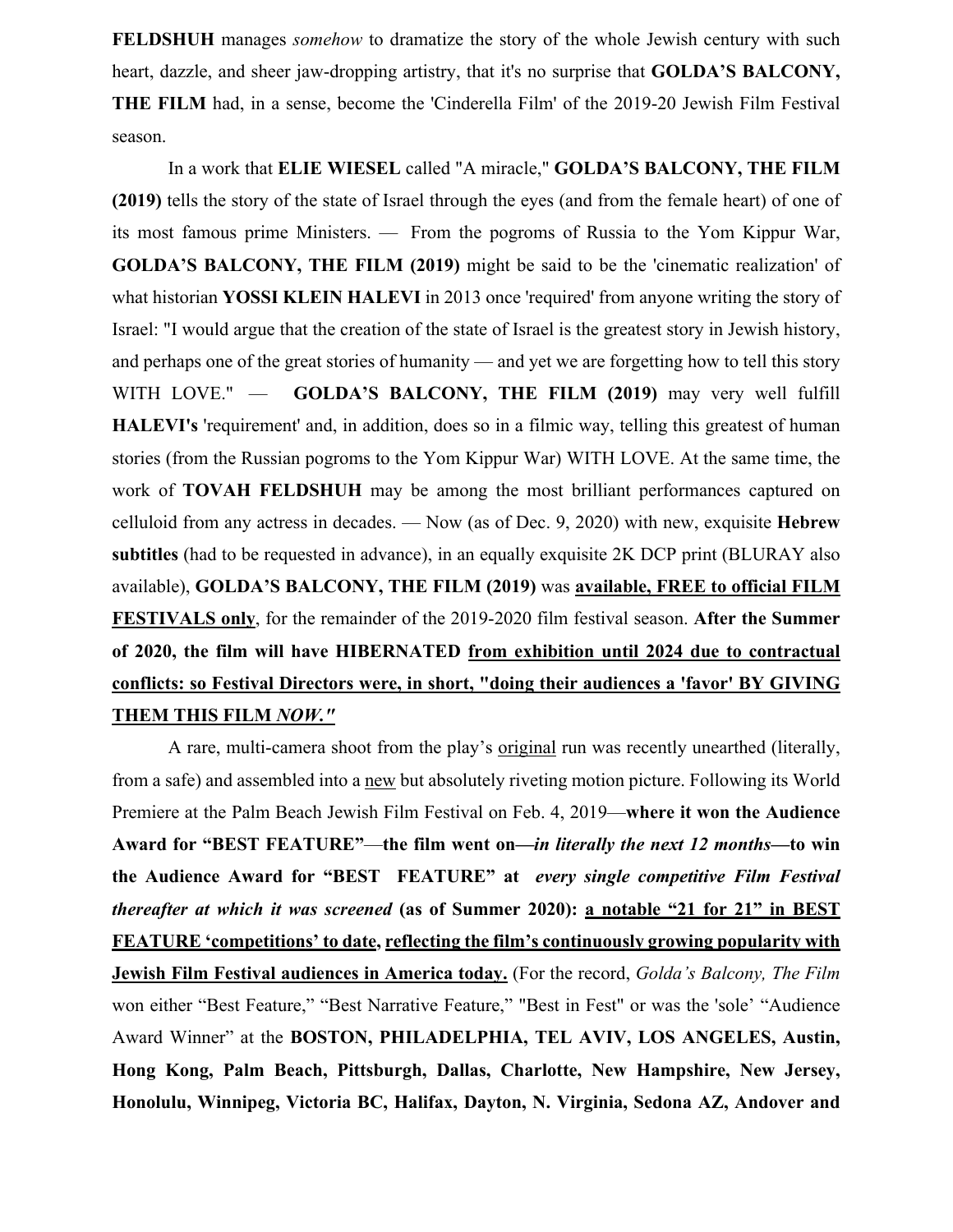**Rockland County Jewish Film Festivals respectively**—a 'clean sweep', as it were, in **12 months'** time—at all 21 of its 21 'Award-oriented Fests'.)

The film as of the summer/autumn of 2020, screened at over 75 Festival premieres*—*with about a dozen of them being "VIRTUAL/online" due to COVID-19 NECESSITY*—*across the Americas, Europe, Asia and. (Official Selections included the 2019-20 Jewish Film Festivals of **Los Angeles, Chicago (in both 2019** *and* **2020), Boston, Philadelphia (***also* **in both 2019 and 2020), Tel Aviv, Detroit, Pittsburgh, Cleveland, Dallas, San Antonio, Denver, Memphis, St. Louis, New Orleans, Milwaukee, Tampa Bay, Phoenix, Charlotte, Memphis, Santa Fe, São Paulo, Hong Kong, New Orleans, Toronto, Winnipeg, Calgary, Halifax, Victoria (BC), Austin, Columbus, Sarasota FL, New Jersey, New Hampshire, Fairfax VA/D.C., Honolulu**, **Dayton, Westchester, Westhampton, Wilmington NC, Greenville SC, SW Florida (Ft. Myers), the Quad Cities (Iowa), Sedona, Long Beach, Ventura, & Orange County, Calif., the "Triad" in Greensboro, NC, Mobile, Rehoboth Beach, DE, Sarasota (FL), Cherry Hill, NJ, Portland ME, Bethel and Southbury CT, Andover MA** and many others—including 23 "Opening Nights," 15 "Closing Nights" and 2 "Centerpieces" among them.)

*While perhaps 'a film of a play,' the new work nevertheless plays like a film.* Like the recent high-definition video shoot of Broadway smash *Hamilton*, this multi-camera, kineticallyedited version of *Golda's Balcony* is likely to be the standard motion picture version of this biodrama for years to come. The film's "secret sauce" is not that it 'just tells the Golda story,' but rather, that it tells the story **of the birth of Israel**, or perhaps 'the story of the Jews' last century'... all the while that **TOVAH FELDSHUH** performs *45 characters....*

Categorically "A DRAMATIC FEATURE at 86 minutes in length," *Golda's Balcony, The Film"* (a *cause célèbre* in its day, beloved by Jewish leaders, and Broadway critics alike) is, in a sense, *reborn* with this new, cinematic version here in 2019-20: more **an unearthed rarity, than a mere 'filmed play'**. **Tovah Feldshuh's** galvanizing rendition of Golda has been so dramatically edited and filmically 'put together,' that audiences who may have originally adored the performance from the middle rows or upper tiers on Broadway may now 'get up close and personal' to **Tovah's marvelous work:** her face, her expressions, the subtlety and unprecedented brilliance of her Golda Meir. Former HADASSAH PRESIDENT JUNE WALKER perhaps put it best: "Run, don't walk, to *Golda's Balcony,* to spend an emotional hour and a half with one of the great women of history. Jews especially will be touched, but people of all religions will marvel at this triumph: it is not to be missed!"

The rise of **Golda Meir** from Russian schoolgirl to Prime Minister of Israel is one of the most thrilling and amazing stories of the 20<sup>th</sup> Century. In *GOLDA'S BALCONY*, **THE FILM** (2019), her life has been transformed into a cinematic event of overwhelming power and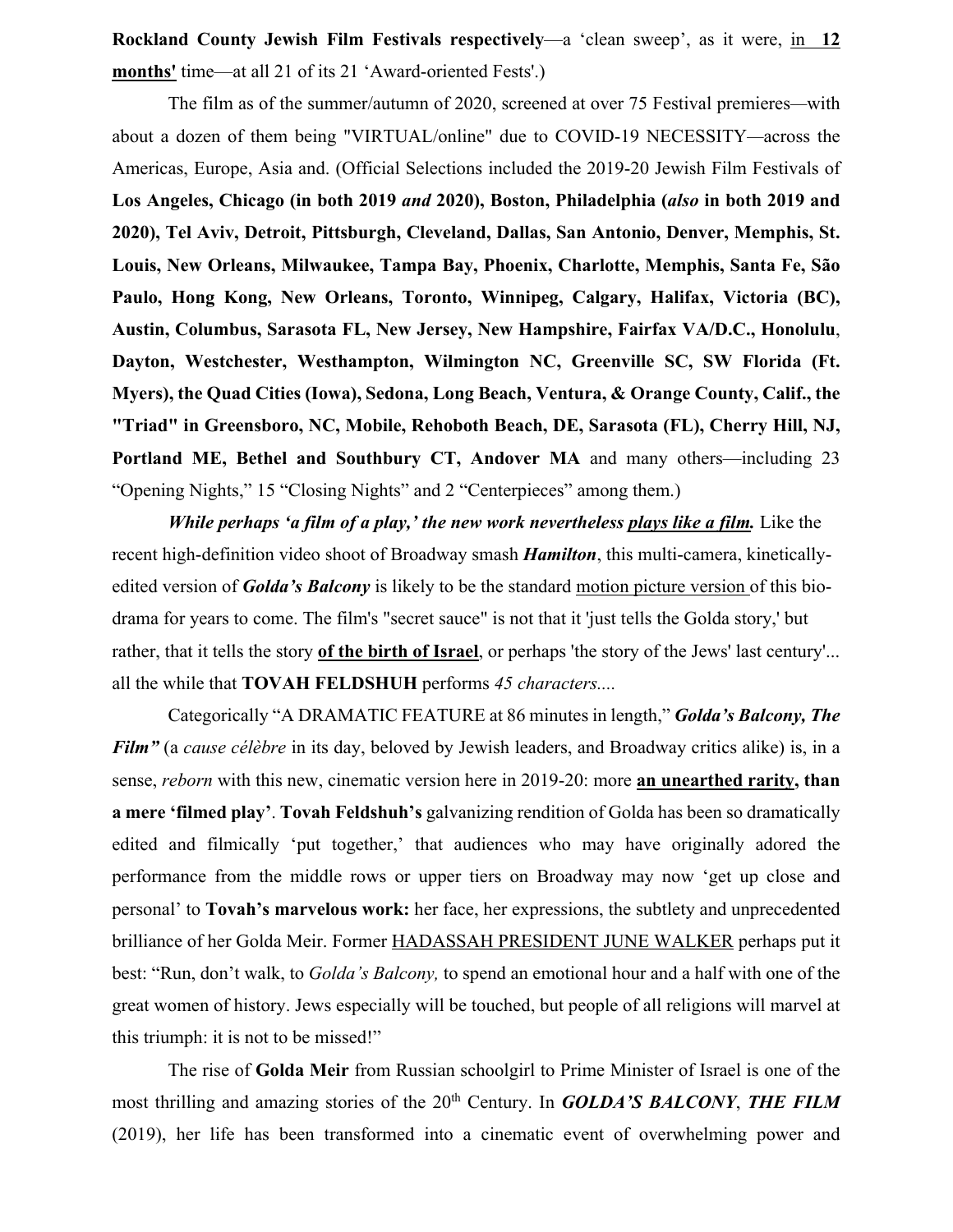inspirational triumph. As a play on Broadway and Off, the work sold out over 500 performances, becoming not only the longest-running, one-woman show in Broadway history, but earning accolades from the likes of **ELIE WIESEL ("Tovah Feldshuh's performance is brilliant. Everyone should see** *Golda's Balcony,* **it's a miracle!"), former NATIONAL DIRECTOR of the ANTI-DEFAMATION LEAGUE ABE FOXMAN ("I came, I saw, I was conquered!**  *Golda's Balcony* **brings Golda, Israel and the Jewish people to life. Everyone should see it!"), and a majority of national Jewish leaders and theatre critics.**

Co-directed by **SCOTT SCHWARTZ** with video direction by **GERARD ISSEMBERT** and co-edited & produced by **DAVID FISHELSON,** *GOLDA'S BALCONY, THE FILM* is a portrait of the indomitable Meir, the Milwaukee schoolteacher who became Prime Minister of Israel in 1969. *GOLDA'S BALCONY, THE FILM* also has the distinction of making its motion picture debut throughout the 45<sup>th</sup> anniversary of the 1973 Yom Kippur War.

For her work in the theatre, **TOVAH FELDSHUH** has received the Obie Award, Theatre World Award, four Drama Desk Awards and four Outer Critics Circle Awards as well as four Tony Award nominations for Best Actress. She created the title role in 1976's *Yentl* on Broadway and the memorable role of 'Helena,' the Czech freedom fighter in the acclaimed miniseries "Holocaust," for which she received an Emmy Award nomination. Her other Broadway credits include starring roles in *Sarava* and *Lend Me a Tenor*, as well as *Cyrano* (with Christopher Plummer), *Rodgers and Hart* and *Dreyfus in Rehearsal*. She starred in the Roundabout Theatre productions of *She Stoops to Conquer* and *Mistress of the Inn*, and opposite Rosemary Harris and Denholm Elliott in *Three Sisters* at BAM. Ms. Feldshuh starred as Tallulah Bankhead in *Tallulah Hallelujah*, a play she wrote, which *USA Today* named as one of the Year's Ten Best. Other memorable Off-Broadway performancesinclude *Hello Muddah, Hello Fadduh* (playing nine Jews, from birth to death) and the long-running hit *The Vagina Monologues*. Film roles include her acclaimed performance in *Kissing Jessica Stein* (Golden Satellite Award, Best Supporting Actress), *A Walk on the Moon, Happy Accidents* with Marisa Tomei, *Friends and Family, 3 Little Wolffs, Toll Booth, Old Love, Cheaper to Keep Her, The Corruptor, Nunzio, Daniel, Brewster's Millions, The Idolmaker, The Blue Iguana, A Day In October* and *The Believer*. Her television work includes "The Amazing Howard Hughes" (as Katharine Hepburn opposite Tommy Lee Jones), "Citizen Cohn" with James Woods, "The Cosby Mysteries" and "The Cosby Show," "Law and Order" (playing the recurring role of Danielle Melnick), "The Education of Max Bickford" (as Richard Dreyfus' sister, Sharon), "Queens Supreme" (as Robert Loggia's love interest, Marie Badalamenti) and "As the World Turns" (as Dr. Bethany Rose). On Broadway, Ms. Feldshuh has also starred in a recent revival of Stephen Schwartz's *Pippin*; and on television she has starred in such recent hits as **The Walking Dead, Crazy Ex-Girlfriend, Salvation** and **Chicago Justice**.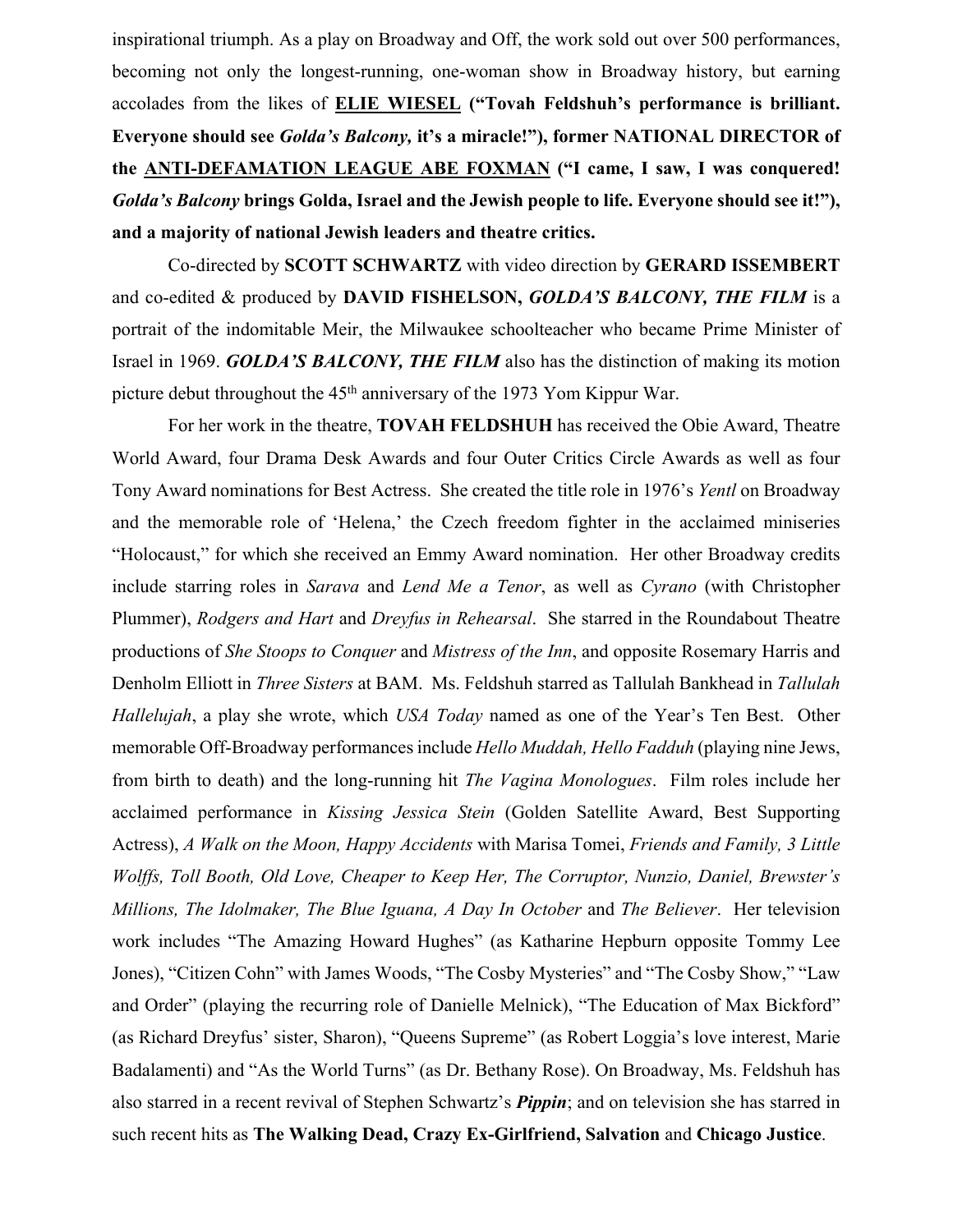**WILLIAM GIBSON** (Written By) was born in New York City in 1914, and passed away in 2008. He wrote poetry, fiction and scripts for the stage, television and films. His plays include *The Miracle Worker* which was originally produced for TV's Playhouse 90, *Two for the Seesaw*, *A Cry of Players*, *Golds*, *The Butterfingers Angel, Monday After the Miracle, Goodly Creatures* and *Handy Dandy*. He is the author of a novel, *The Cobweb*, as well as the musical version of Clifford Odets' *Golden Boy*. His several books include *The Seesaw Log, A Mass for the Dead* – a study of his family – and a volume of poetry entitled *Winter Crook*. Mr. Gibson's book, *A Season in Heaven*, took a look at metaphysics and the creative process. His last work was *Shakespeare's Game*, a critical study. He was married to the psychoanalyst Margaret Brennan-Gibson, whose biography, *Clifford Odets, American Playwright*, appeared in 1982. *GOLDA'S BALCONY* was Mr. Gibson's first play on Broadway in more than 25 years.

**SCOTT SCHWARTZ** (Co-Director) is currently the Artistic Director of the Bay Street Theater in New York's the Hamptons. He previously directed Franz Kafka's *The Castle* at Manhattan Ensemble Theater for David Fishelson. His other Off-Broadway productions include *Bat Boy The Musical* (Outer Critics Circle and Lucille Lortel Awards for Best Off-Broadway Musical); *tick, tick . . . BOOM!* (Outer Critics Circle Awards, Best Off-Broadway Musical); and *No Way to Treat a Lady*. On Broadway, in addition to *Golda's Balcony,* he directed *Jane Eyre* with John Caird. Other credits include *Lavender Girl* as part of *3hree* conceived by Harold Prince, and the new Henry Krieger/Bill Russell musical *Kept* at TheaterWorks in California. He also recently directed new American and British tours of *Godspell.* Regional credits include work at Berkshire Theatre Festival, La Jolla Playhouse, Pasadena Playhouse, Signature Theatre, Ahmanson Theatre, Prince Theater, Annenberg Center, Virginia State Company, among others.

**DAVID FISHELSON** (Producer) is an American producer, playwright and director for film, theatre, television and radio, based in Manhattan since 1982. He is best known for being the Broadway producer of *Golda's Balcony*, and for being the founder/producer of **Manhattan Ensemble Theater (MET)**, an award-winning Off-Broadway theatre company that was located in SoHo, New York City in the 2000s. As a filmmaker, his work has been broadcast on PBS, exhibited theatrically, and selected for 80 international film festivals (winning at 24). As a theatre producer and playwright (both on Broadway and off), his work has garnered 31 nominations (winning 11) from the Tony, Drama Desk, Outer Critics Circle, Obie, Drama League, Lortel, Blackburn Prize and Touring Broadway awards organizations, while landing on *Time Out NY*'s year-end "Best in Theatre" list on 4 different occasions. He also has four published plays: *The Idiot, The Brothers Karamazov, The Castle* (all adaptations of **Dostoyevsky's and Kafka's novels**) and *The Golem* (an adaptation of the famous Yiddish play by H. Leivick).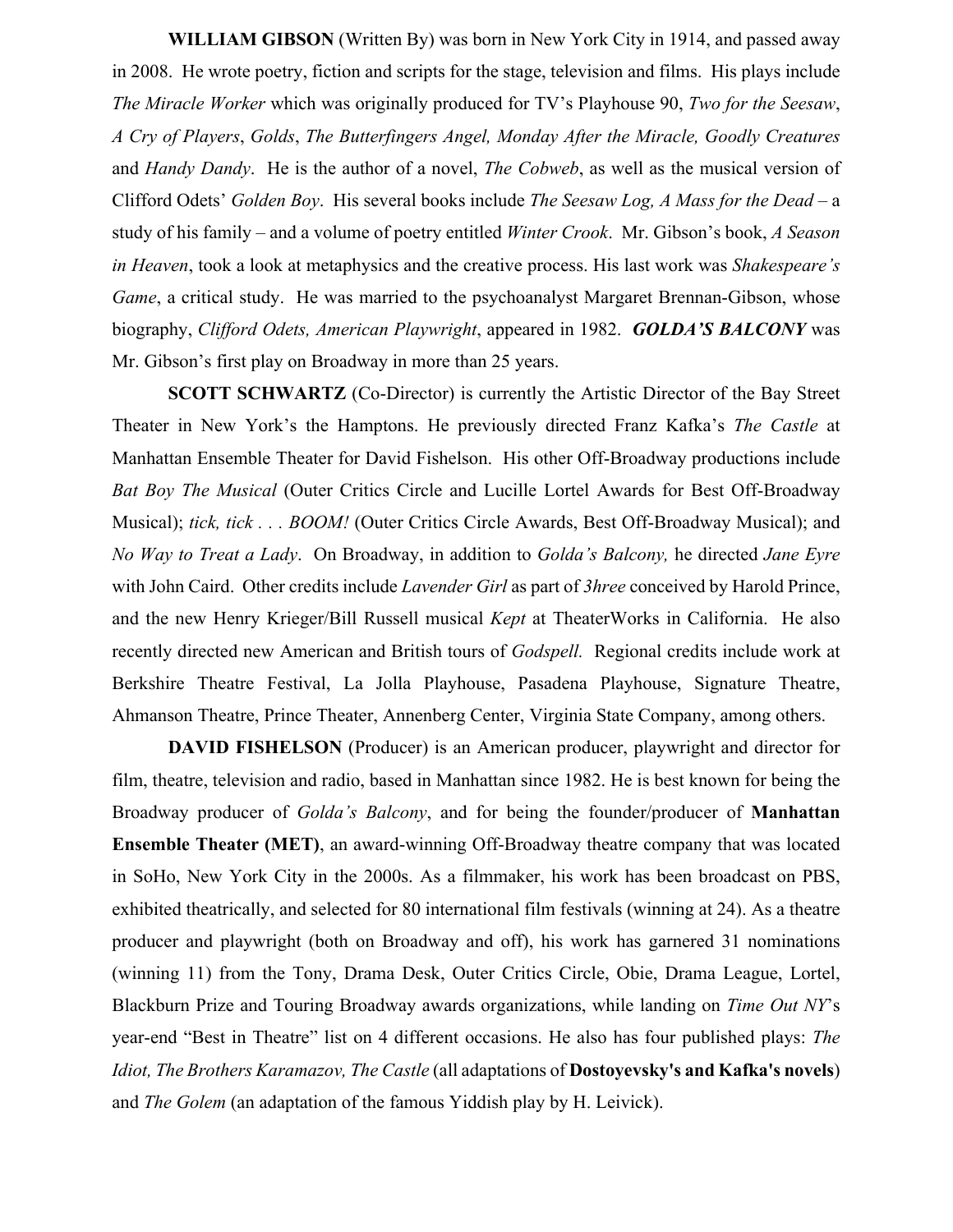**GOLDA MEIR** was born Goldie Mabovitz in Kiev, Russia, on May 3, 1898. Her father was an impoverished carpenter who longed to give his family a better life. In 1903, he went to America and settled in Milwaukee, Wisconsin with his family three years later. The transition was difficult. Golda's parents' separation took a toll on their relationship, and this, of course, affected their children. Golda was a good student, however, and made many friends. After her graduation from secondary school, she attended the Normal School for teachers, and taught in the Milwaukee Public Schools system. Golda was an active Zionist and socialist. It was through these activities that she met her husband, Morris Myerson, whom she married in 1917. Although Myerson shared her beliefs, he was a quiet man who was more interested in political theory than in being a part of actual change. Golda, however, convinced him to settle in Palestine in 1921, joining kibbutz Merhavyah. There, Golda immediately took to the physically demanding farm life, but Morris did not. They had two children together, a boy and a girl, but they grew apart over the years. Golda became active in the Jewish women's labor movement, and was often away on business. Her children have admitted that they felt neglected, but say they are still glad, for the sake of Israel, that their mother chose career over home. Morris and Golda eventually divorced in 1945, but remained on good terms. Golda held top positions in the World Zionist Agency and the Jewish Agency and was sent to the Pioneer Women's Organization in the United States as a representative from 1932-34. On her return to Israel, she became the head of the political department at its largest labor union, the Histadrut. The years during World War II were frustrating and heartbreaking to many Jews living in Palestine. Golda and her colleagues knew that Jews were being persecuted and, later, massacred in Europe, and put pressure on the British colonial government in Palestine to relax immigration laws. The British were more concerned with pacifying the majority Arab population, and as a result, many Jewish lives were lost. After the war, Jews saw a reversal of fortune in Palestine. The British pulled out, and the United Nations declared the state of Israel. Golda Meyerson was one of the signatories. She became ambassador to the Soviet Union in 1948, and served as minister of labor from 1949 to 1956. In 1956 she changed her name to Meir, a Hebrew form of Meyerson, and became minister of foreign affairs. In the late '60's she was secretary general for the Labour Party, and in 1969 she became only the second woman in the world to become a prime minister, and the fourth and only female Israeli prime minister. As prime minister, Meir promoted her socialist agenda, which included improvements in education, as well as massive housing programs to encourage immigration. Her greatest test as prime minister occurred on October 6, 1973, when Syria and Egypt attacked Israel in what came to be known as the Yom Kippur War. Meir and her defense minister, Moshe Dayan, were caught off-guard by the attack, and most historians agree that Israel would have lost the war if the U.S. and other Western nations had not acted swiftly to come to Israel's aid. In 1974, Meir's Labor party lost ground in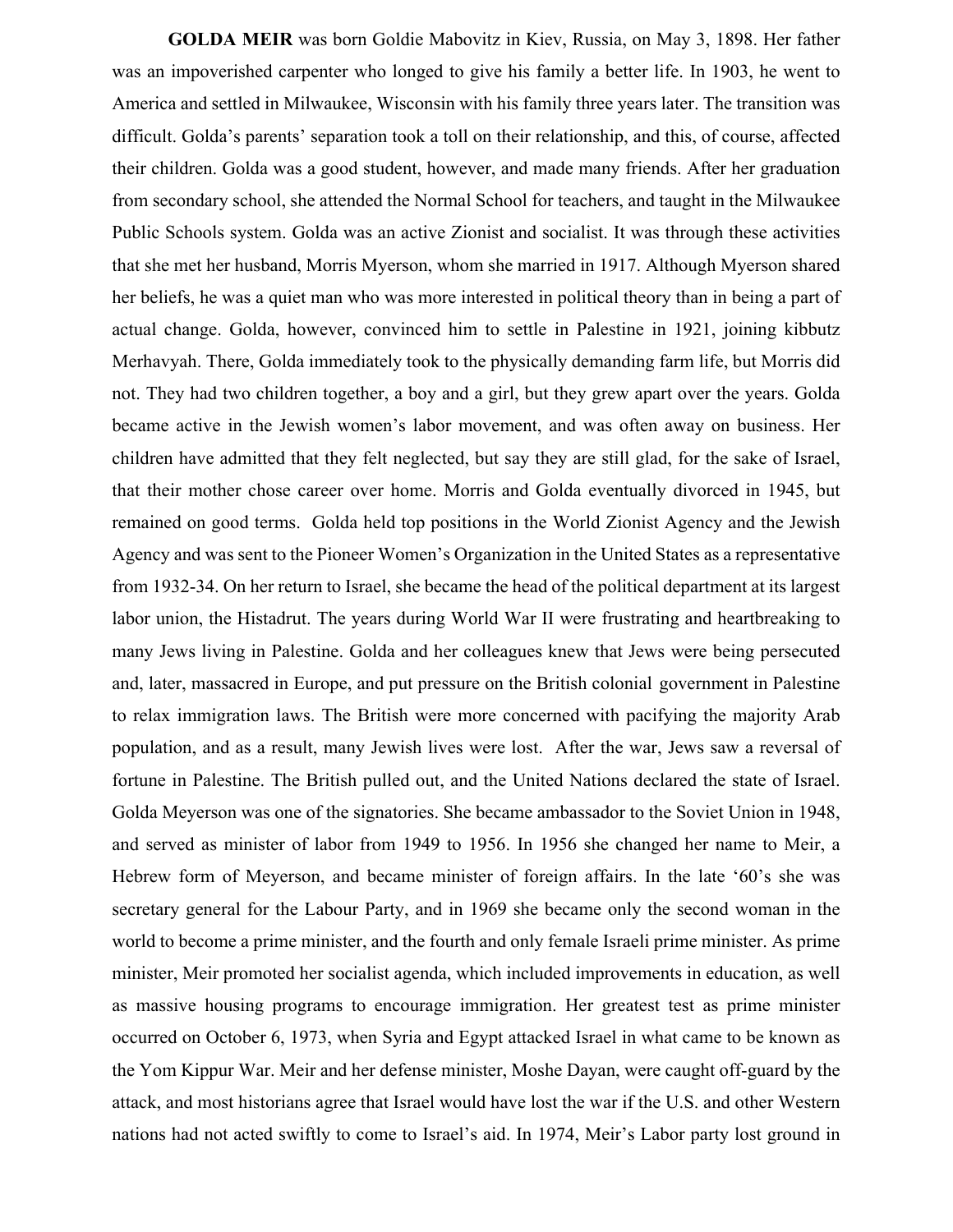the Knesset, the Israeli parliament, and she resigned soon after. In her last years, she became closer to her family, and died on December 8, 1978.

*GOLDA'S BALCONY* features designs by many TONY-Award winners: set design by **Anna Louizos**, costume design by **Jess Goldstein**, lighting design by **Howell Binkley**, sound design/additional music by **Mark Bennett**, projection design by **Batwin & Robin Productions**, wig design by **Paul Huntley**; the make-up (prosthetics) are by Hollywood veteran **John Caglione.**.

Press Kit, Photos, Screener, Trailer, Reviews, **English** *and* **Hebrew-subtitled screeners,** and

everything else, at: GoldasBalcony.org

\* \* \* \* \* \* \* \* \* \* \* \* \* \* \* \* \* \* \* \* \* \* \* \* \* \* \* \* \* \* \* \* \* \* \* \* \*

#### **Golda's Balcony, The Film (2019)**

—In its first 11 months, WINNER of 21 "Audience Favorite Awards" in all twenty-one of its competitive festivals to date:

- \* *Audience Award - 2019 Los Angeles Jewish Film Festival*
- \* *Audience Award - 2019 Boston Jewish Film Festival*
- \* *Audience Award - 2019 Philadelphia Jewish Film Festival*
- \* *Audience Award - 2019 Tel Aviv Jewish Film Festival*
- \* *Audience Award - 2019 Austin Jewish Film Festival*
- \* *Audience Award - 2019 Hong Kong Jewish Film Festival*
- \* *Audience Award - 2019 Palm Beach Jewish Film Festival*
- \* *Audience Award - 2019 Pittsburgh Jewish Film Festival*
- \* *Audience Award - 2019 Dallas Jewish Film Festival*
- \* *Audience Award - 2019 Charlotte Jewish Film Festival*
- \* *Audience Award - 2019 New Hampshire Jewish Film Festival*
- \* *Audience Award - 2019 Honolulu Jewish Film Festival*
- \* *Audience Award - 2019 New Jersey Jewish Film Festival*
- \* *Audience Award - 2019 Halifax Jewish Film Festival*
- \* *Audience Award - 2019 N. Virginia Jewish Film Festival*
- \* *Audience Award - 2019 Sedona, AZ Jewish Film Festival*
- \* *Audience Award - 2019 Victoria, BC Jewish Film Festival*
- \* *Audience Award - 2019 Winnipeg Jewish Film Festival*
- \* *Audience Award - 2019 Dayton Jewish Film Festival*
- \* *Audience Award - 2019 Andover Jewish Film Festival*
- \* *Audience Award - 2019 Rockland County Jewish Film Festival*

*as well as: 23* Opening Nights, 15 Closing Nights, and 2 'Centerpiece Selections' in over 75 Official Selections as of Summer, 2020 (**fully HALF of all Jewish Film Festivals IN THE WORLD)**, including the Jewish Film Festivals of:

Los Angeles, Tel Aviv, Chicago, Boston, Philadelphia, Detroit, Pittsburgh, Cleveland, Dallas, St.

Louis, New Orleans, Milwaukee, Tampa Bay, Phoenix, Charlotte, Santa Fe, Toronto, São Paulo,

Hong Kong, New Orleans, Toronto, Winnipeg, Calgary, Halifax, Victoria (BC), Austin,

Columbus, New Jersey, New Hampshire, Honolulu, Dayton, Westchester, Westhampton,

Wilmington NC, Greenville SC, SW Florida (Ft. Myers), the Quad Cities (Iowa), Long Beach &

Orange Counties, Calif.